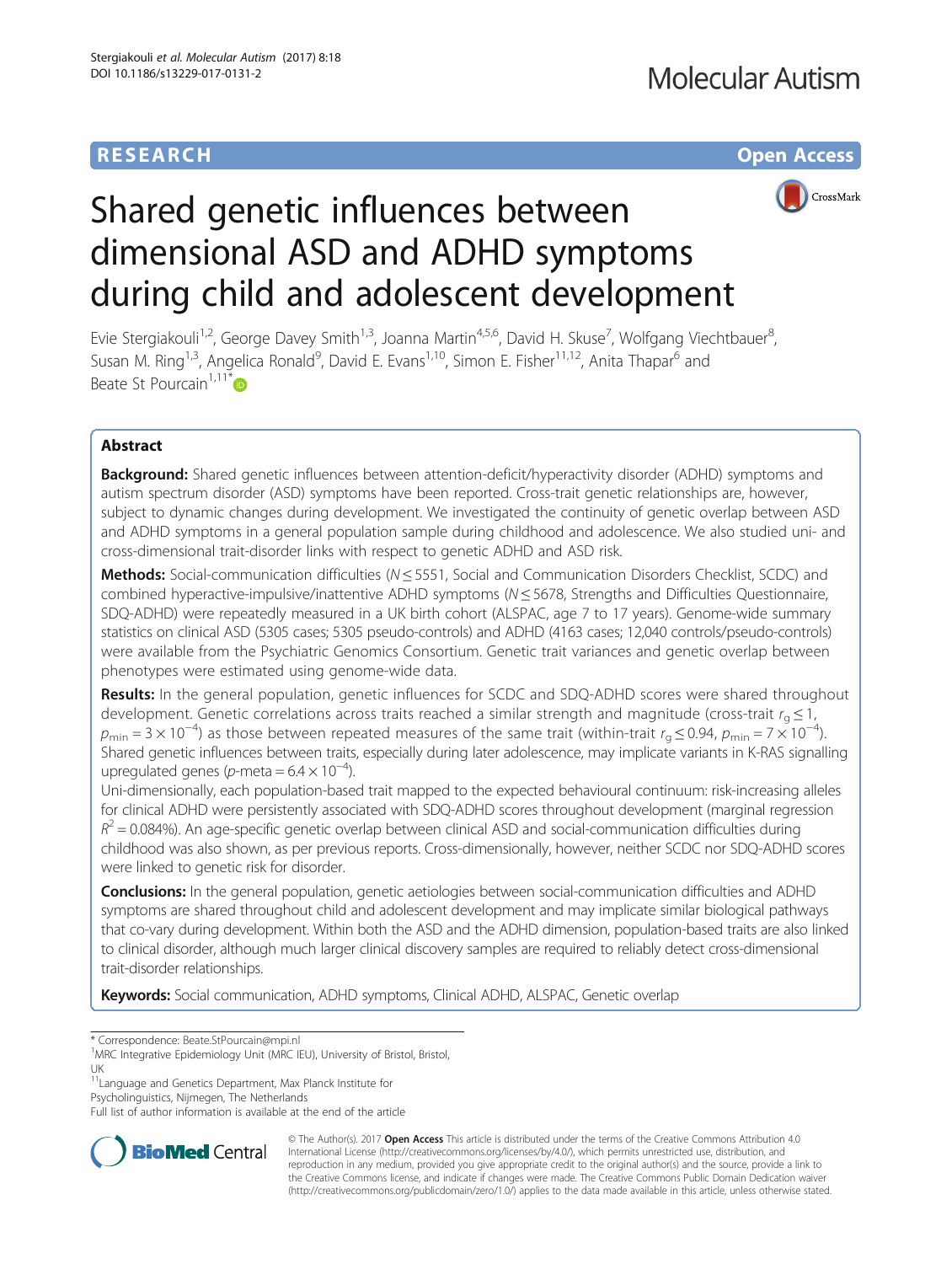# Background

An aetiological link between attention-deficit/hyperactivity disorder (ADHD) symptoms and autism spectrum disorder (ASD) symptoms has been supported by family [\[1](#page-10-0), [2](#page-10-0)] and twin studies [\[3](#page-10-0)–[7\]](#page-11-0), and shared genetic influences [[8, 9](#page-11-0)] have been reported both throughout population variation  $[3-7, 10]$  $[3-7, 10]$  $[3-7, 10]$  $[3-7, 10]$  $[3-7, 10]$  $[3-7, 10]$  $[3-7, 10]$  and at the extreme  $[5, 11]$  $[5, 11]$  $[5, 11]$  $[5, 11]$ . Clinical ADHD is a common childhood disorder with a prevalence around 3.4% [\[12](#page-11-0)] and characterised by hyperactive-impulsive and inattentive behavioural symptoms. According to clinical classification systems, the age of onset for ADHD has been defined before 7 years [[13](#page-11-0)] and recently changed to 12 years in DSM-5 [\[14\]](#page-11-0). ASD has a typical age of onset before the age of 3 years [[13](#page-11-0)], affecting  $~1$  to 2% of children [\[15, 16](#page-11-0)]. Core features include deficits in social interaction and communication, as well as highly restricted interests and/ or stereotyped repetitive behaviours [[13](#page-11-0)]. The underlying genetic aetiology of both ADHD and ASD is complex, with contributions of both rare and common variation [[17](#page-11-0)–[20](#page-11-0)] (where the latter are defined throughout this paper as variants with a minor allele frequency of  $\geq$ 1%).

Although twin and family studies suggest that ADHD and ASD symptoms are co-heritable [[8, 9\]](#page-11-0), studies investigating molecular genetic links between clinical ADHD and clinical ASD have provided mixed support for the hypothesis of shared aetiologies between both conditions. Copy number variation (CNV) analyses have identified shared biological pathways in clinical ADHD and ASD [\[21](#page-11-0)]. Analyses using genome-wide array data [\[22, 23](#page-11-0)] have reported, in contrast, little evidence for genetic overlap between both conditions, probably as a consequence of limited power to date.

Beyond the concept of dichotomous entities, common disorders such as clinical ASD and ADHD can be understood as extreme values on one or more continuous underlying scales of liability [\[24](#page-11-0)], due to their polygenic architecture. These views are consistent with theories conceptualising ADHD and ASD as upper extremes of an underlying behavioural continuum [[25](#page-11-0)–[27](#page-11-0)], implicating a uni-dimensional trait-disorder overlap. Studies of social-communication difficulties assessed in children from the general population and samples of clinical ASD have recently identified shared genetic links using genome-wide summary data [[28\]](#page-11-0). Similarly, populationbased ADHD symptoms, when measured during childhood, share genetic links with clinically diagnosed ADHD, as captured by common polygenic risk [[29, 30](#page-11-0)]. Thus, it is conceivable to ask whether there exist similar pleiotropic effects between traits and clinical disorders across behavioural dimensions, implicating links between ADHD symptoms and clinical ASD and, equivalently, between ASD symptoms and clinical ADHD, i.e. a crossdimensional trait-disorder overlap. However, studies have demonstrated developmental heterogeneity in the genetic overlap between ASD and ADHD symptoms, especially in non-clinical populations [\[31\]](#page-11-0). Twin studies reported low genetic correlations during infancy [\[32\]](#page-11-0) that rise to moderate strength during childhood and adolescence [\[31\]](#page-11-0) and remain moderate to strong in adults [\[3,](#page-10-0) [6\]](#page-11-0). These findings concur with studies reporting developmental changes within the genetic architecture of both, ASD and ADHD symptoms [\[31](#page-11-0)]. The contribution of genetic factors to ASD and ADHD symptom overlap during development, as tagged by common genetic variation, is, however, largely unexplored. Recent research started investigating the association between risk-increasing alleles for clinical ADHD and communication problems in children from the general population [[29\]](#page-11-0). Comparatively, little is known, however, of cross-trait genetic relationships during child and adolescent development and whether cross-dimensional trait-disorder relationships are developmentally sensitive with respect to the age of the population-based trait.

The aim of this work is to provide insight into the genetic overlap across ADHD- and ASD-related dimensions during the course of child and adolescent development. For this, we investigate a phenotypically rich longitudinal population-based cohort from the UK, the Avon Longitudinal Study of Parents and Children (ALSPAC), as well as summary statistics from the largest publicly available clinical ADHD and ASD samples collected by the Psychiatric Genomics Consortium (PGC) [\[22, 33](#page-11-0)]. Given the strong genetic overlap between communication difficulties and ADHD traits in community twin samples [[34](#page-11-0)], we selected social-communication difficulties as well as combined hyperactive-impulsive and inattentive ADHD symptoms for the study on the population level. Here, we (a) report and characterise genetic links between longitudinally assessed social-communication difficulties and combined hyperactive-impulsive and inattentive ADHD symptoms within the general population across ages 7 to 17 years, (b) confirm that these traits genetically overlap with clinical disorder assuming a uni-dimensional behavioural continuum (unless already reported) and (c) study the cross-dimensional trait-disorder overlap between these longitudinally assessed population-based traits with respect to both clinical ADHD and ASD.

# **Methods**

# Population-based samples and measures

Population-based analyses were performed in ALSPAC children, a UK population-based longitudinal pregnancyascertained birth cohort (estimated birth date: 1991 to 1992) [\[35\]](#page-11-0). Please note that the study website contains details of all the data that is available through a fully searchable data dictionary [\[36\]](#page-11-0) and that data access can be requested through the ALSPAC Executive Committee.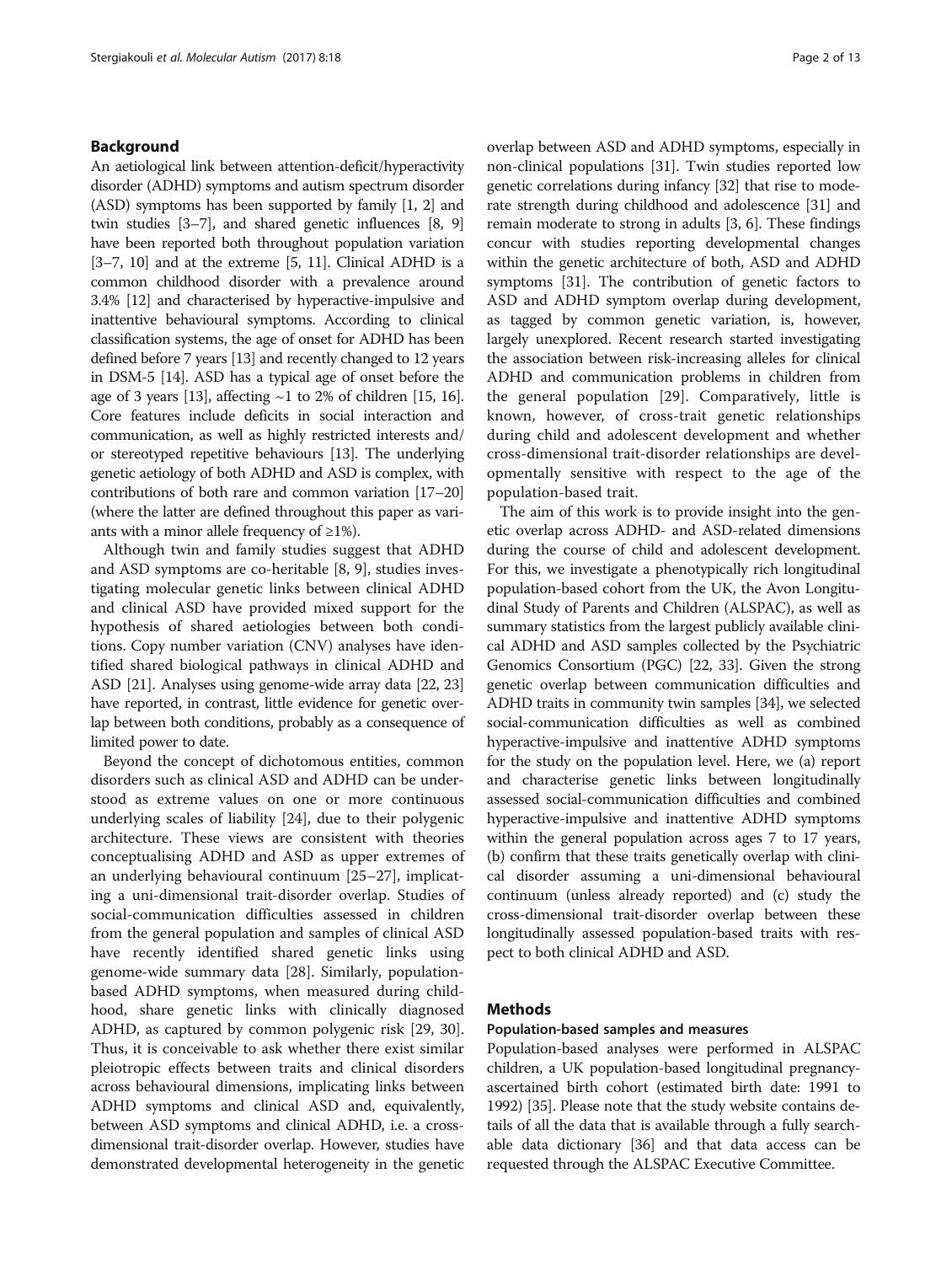# <span id="page-2-0"></span>ADHD symptoms

The Strengths and Difficulties Questionnaire (SDQ) [[37](#page-11-0)] is a behavioural screening instrument with high reliability and validity with respect to the identification of a psychiatric diagnosis [[38](#page-11-0)]. A subscale of the SDQ assesses combined hyperactive-impulsive and inattentive ADHD symptoms using five items (three hyperactive-impulsive and two inattentive items): 'Restless, overactive. cannot stay still for long' (hyperactive-impulsive), 'Constantly fidgeting or squirming' (hyperactive-impulsive), 'Easily distracted, concentration wanders' (inattentive), 'Thinks things out before acting' (hyperactive-impulsive, reverse coded) and 'Sees tasks through to the end. Good attention span' (inattentive, reverse coded). These items are rated as 'Not True' (0), 'Somewhat true' (1) and 'Certainly true' (2) and combined into summary score, with higher scores indicating more behavioural problems (range 0–10). These items load primarily on their intended factor, i.e. hyperactivity-impulsivity/inattention, and show minimal cross-loadings on other factors assessed by the SDQ [\[37](#page-11-0), [39](#page-11-0)]. Mother-reports on their children's hyperactivity-impulsivity and inattention were obtained at 7, 10, 12, 13 and 17 years of age (referred to as SDQ-ADHD subscale in this study). An additional SDQ-ADHD measure at 8 years of age was excluded due to potential bias (Additional file [1](#page-10-0): Additional note). Information on phenotypic and genotypic data was available for 4164 to 5612 children (Table 1, Additional file [1](#page-10-0): Table S1).

### Social-communication difficulties

Quantitative social-communication difficulties in ALSPAC participants were measured with the 12-item Social and Communication Disorders Checklist (SCDC; score range

Table 1 Population-based and clinical samples

0 to 24) [[40](#page-11-0)]. The SCDC is a brief screening instrument of social reciprocity and verbal/nonverbal communication (e.g. 'Not aware of other people's feelings'). It has high reliability and internal consistency and good discriminant validity between pervasive developmental disorder and other clinical groups [\[40\]](#page-11-0) with higher scores reflecting more social-communication deficits (positively skewed). There is substantial trait overlap between the SCDC items and canonical ASD symptomology, and children with ASD have high average scores on the SCDC [\[40](#page-11-0)]. Motherreported SCDC scores for children and adolescents, using the full scale, were repeatedly measured at 8, 11, 14 and 17 years, and information on phenotypic and genotypic data was available for 4174 to 5551 children (Table 1, Additional file [1](#page-10-0): Table S1).

#### Phenotype transformations

Descriptive analyses in R (R.v.3.2.4) showed that untransformed scores for both traits were positively skewed and predominantly leptokurtic, especially for SCDC scores (Additional file [1:](#page-10-0) Table S1), as previously reported [[41](#page-11-0)]. All scores were therefore transformed as some of the methods used in this study assume multivariate normality (see below). Specifically, scores were adjusted for sex, age and the two most significant ancestry-informative principal components (see below) using ordinary least square (OLS) regression, and residuals were subsequently rank-transformed to normality. Within-trait phenotypic correlations for both, the SDQ-ADHD subscale and the SCDC, showed phenotypic stability during development, with stronger correlations across narrower age gaps and weaker correlations across wider age gaps. Correlation estimates for both untransformed (based on Spearman's

| Sample                | Source               | Ethnicity      | Number                                         | Phenotype/diagnosis                                                                  |
|-----------------------|----------------------|----------------|------------------------------------------------|--------------------------------------------------------------------------------------|
| ALSPAC <sup>a,b</sup> | General population   | White European | 5612 (7 y): $age(SE) = 6.79(0.11)$             | ADHD symptoms (mother-report)<br>as assessed with SDQ ADHD scores                    |
|                       |                      |                | 5678 (10 y): $age(SE) = 9.65(0.12)$            |                                                                                      |
|                       |                      |                | 5259 (12 y): $age(SE) = 11.72(0.13)$           |                                                                                      |
|                       |                      |                | 5072 (13 y): $age(SE) = 13.16(0.18)$           |                                                                                      |
|                       |                      |                | 4164 (17 y): $age(SE) = 16.84(0.18)$           |                                                                                      |
| ALSPAC <sup>a,b</sup> | General population   | White European | 5551 (8 y): $age(SE) = 7.65(0.14)$             | Social-communication difficulties<br>(mother-report) as assessed with<br>SCDC scores |
|                       |                      |                | 5460 (11 y): $age(SE) = 10.72(0.13)$           |                                                                                      |
|                       |                      |                | 5060 (14 y): $age(SE) = 13.90(0.15)$           |                                                                                      |
|                       |                      |                | 4174 (17 y): age (SE) = $16.84(0.36)$          |                                                                                      |
| PGC-ADHD <sup>c</sup> | Clinical ADHD sample | White European | 4163 cases and 12,040 controls/pseudo-controls | ADHD or hyperkinetic disorder                                                        |
| PGC-ASD <sup>a</sup>  | Clinical ASD sample  | White European | 5305 cases; 5305 pseudo-controls               | <b>ASD</b>                                                                           |

ADHD attention deficit hyperactivity disorder, ALSPAC Avon Longitudinal study of Parents and Children, ASD autism spectrum disorder, PGC-ADHD ADHD collection of the Psychiatric Genomics Consortium (PGC), PGC-ASD ASD collection of the PGC, SCDC Social and Communication Disorders Checklist, SDQ-ADHD ADHD subscale of the Strength and Difficulties Questionnaire, y age in years

<sup>a</sup>Samples were imputed to a 1000 genomes reference (Phase1\_v3)

**b**ALSPAC individuals who were related to participants of the PGC-ADHD sample were excluded

<sup>c</sup>Samples were imputed to HapMap3 CEU and TSI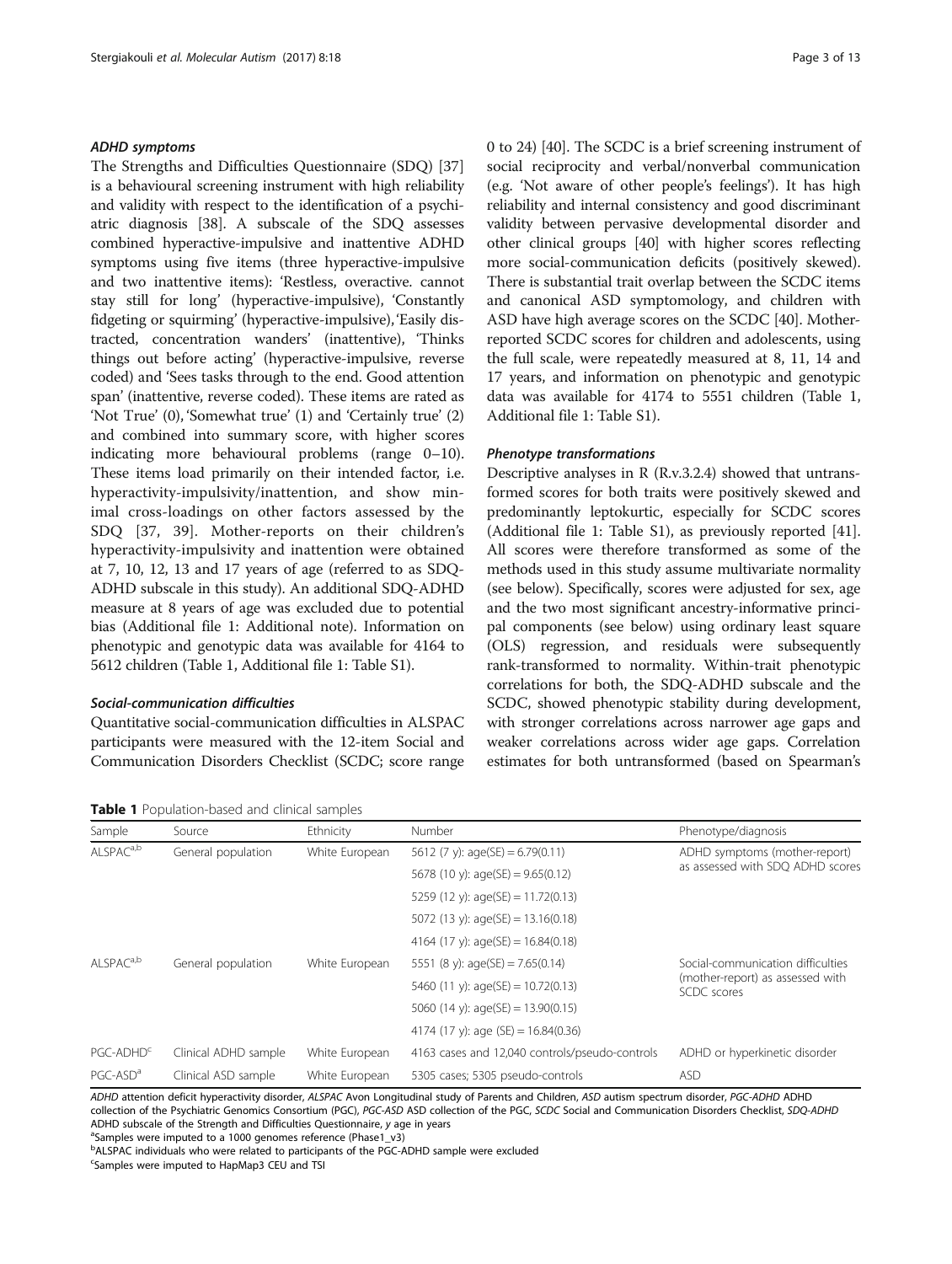rank correlation) and transformed (based on Pearson product moment correlation) trait scores were highly similar (SDQ-ADHD, Additional file [1:](#page-10-0) Table S2: Spearman's  $\rho = 0.46$  to 0.70; Pearson  $r = 0.46$  to 0.69; SCDC, Additional file [1](#page-10-0): Table S3: Spearman's  $\rho = 0.39$  to 0.57; Pearson  $r = 0.38$  to 0.61), as previously reported for the SCDC [[41](#page-11-0), [42\]](#page-11-0).

Phenotypic correlations  $(r_p)$  across traits were estimated using Pearson product moment correlation coefficients based on rank-transformed traits. To account for the multiple testing burden within this study, we estimated the effective number of independent populationbased phenotypes studied within this work based on the eigenvalues of the correlation matrix of the assessed SCDC and SDQ-ADHD scores [[43\]](#page-11-0). This revealed five independent measures corresponding to an experimentwise error rate of 0.0102. We excluded SCDC scores at 14 years from this calculation, as this measure has very low single-nucleotide polymorphism heritability (SNP-h<sup>2</sup>), as previously reported [[42](#page-11-0)] (shown for completeness only). The applied experiment-wise error rate is likely to be conservative as longitudinal patterns are ignored and measures with low  $SNP-h^2$  will contribute little to genetic cross-trait links. Therefore, both unadjusted and adjusted findings are reported.

### Genome-wide data

ALSPAC children were genotyped using the Illumina HumanHap550 quad chip genotyping platforms. The ALSPAC genome-wide association study (GWAS) data was generated by Sample Logistics and Genotyping Facilities at the Wellcome Trust Sanger Institute and Laboratory Corporation of America using support from 23andMe. After quality control (individual call rate >0.97, SNP call rate >0.95, Minor allele frequency (MAF) >0.01, Hardy-Weinberg equilibrium (HWE)  $p > 10^{-7}$  and removal of individuals with cryptic relatedness and non-European ancestry), 8237 children and 477,482 directly genotyped SNPs were retained. SNPs were flipped to the forward strand and haplotypes were estimated with ShapeIT (v2.r644) [\[44\]](#page-11-0). Pertinent to this study, two ALSPAC children who were related to participants of the PGC ADHD sample at the second cousin level (or closer) were also excluded (based on their genetic relationship). Imputation was performed using Impute V2.2.2 [\[45\]](#page-11-0) in 1000 genomes reference haplotypes (Phase1\_v3 [\[46\]](#page-11-0)).

#### Genome-wide summary information on clinical ADHD

The publically available results from an internationally collaborative mega-analysis of clinical ADHD, conducted by the Psychiatric Genomics Consortium (PGC), were utilised in this study. This sample consisted of 4163 cases and 12,040 controls/pseudo-controls of predominantly European descent [[22](#page-11-0), [33](#page-11-0)]. ADHD cases were aged between 5 and 17 years and met diagnostic criteria for either clinical ADHD or hyperkinetic disorder based on either the Diagnostic and Statistical Manual of Mental Disorders (DSM-III, DSM-IV, DSM-TR) or the International Classification of Diseases (ICD-10) [[33](#page-11-0)]. Genome-wide data for this megaanalysis were imputed to a HapMap Phase III European CEU (HapMap3 CEU) and TSI (HapMap3 TSI) panel.

#### Genome-wide summary information on clinical ASD

A genome-wide scan of 5305 ASD cases and their parents (PGC-ASD), all of European ancestry (2015 freeze), has been completed by the PGC. Cases obtained an ASD diagnosis using research standard diagnoses and expert clinical consensus diagnoses at the age of 3 years or above. More than 90% of all patients had also a diagnosis of autism from the Autism Diagnostic Interview-Revised [[47\]](#page-11-0) and/or the Autism Diagnostic Observation Schedule [[48\]](#page-11-0). The analyses were conducted using a case and pseudo-control design [[49\]](#page-11-0), which is robust to population stratification, as cases and pseudo-controls are ancestrally matched.

There is no sample overlap between population-based and clinical samples (Table [1\)](#page-2-0).

# Genetic-relationship-matrix restricted maximum likelihood estimation

Longitudinally assessed SCDC scores and SDQ-ADHD scores were studied using genetic-relationship-matrix restricted maximum likelihood (GREML) to estimate the proportion of phenotypic variation due to genetic factors (genetic variance,  $Var_g$ ), as tagged by common SNPs on a genotyping chip. Analyses were carried out with Genome-wide Complex Trait Analysis (GCTA) software [[50\]](#page-11-0). For rank-transformed traits, estimates of Var $_{\alpha}$  are equivalent to estimates of  $SNP-h^2$ , as the phenotypic variance has been standardised to one. Genetic relationship matrices (GRMs) were constructed using directly genotyped SNPs, excluding individuals with a pairwise relationship >0.025 [\[50\]](#page-11-0).

Bivariate GREML [\[51](#page-11-0)] was carried out to estimate genetic correlations  $(r_g)$  that capture the extent to which two phenotypes share genetic factors (ranging between −1 and 1), as tagged by common variation. In addition, we report genetic covariances  $(Cov_{g})$ . These estimates represent, for rank-transformed traits [[52](#page-12-0)], the part of the phenotypic correlation that can be explained by genetic factors. Note that for rank-transformed traits, the genetic covariance is equivalent to the product of the square root of the heritabilities of the two phenotypes and their genetic correlation [[52](#page-12-0)]. Genetic relationships were analysed between longitudinally assessed measures of the same trait ('within-trait', i.e. for SCDC and SDQ-ADHD scores separately) and across traits ('cross-trait', i.e. between SCDC and SDQ-ADHD scores). In addition, we estimated the residual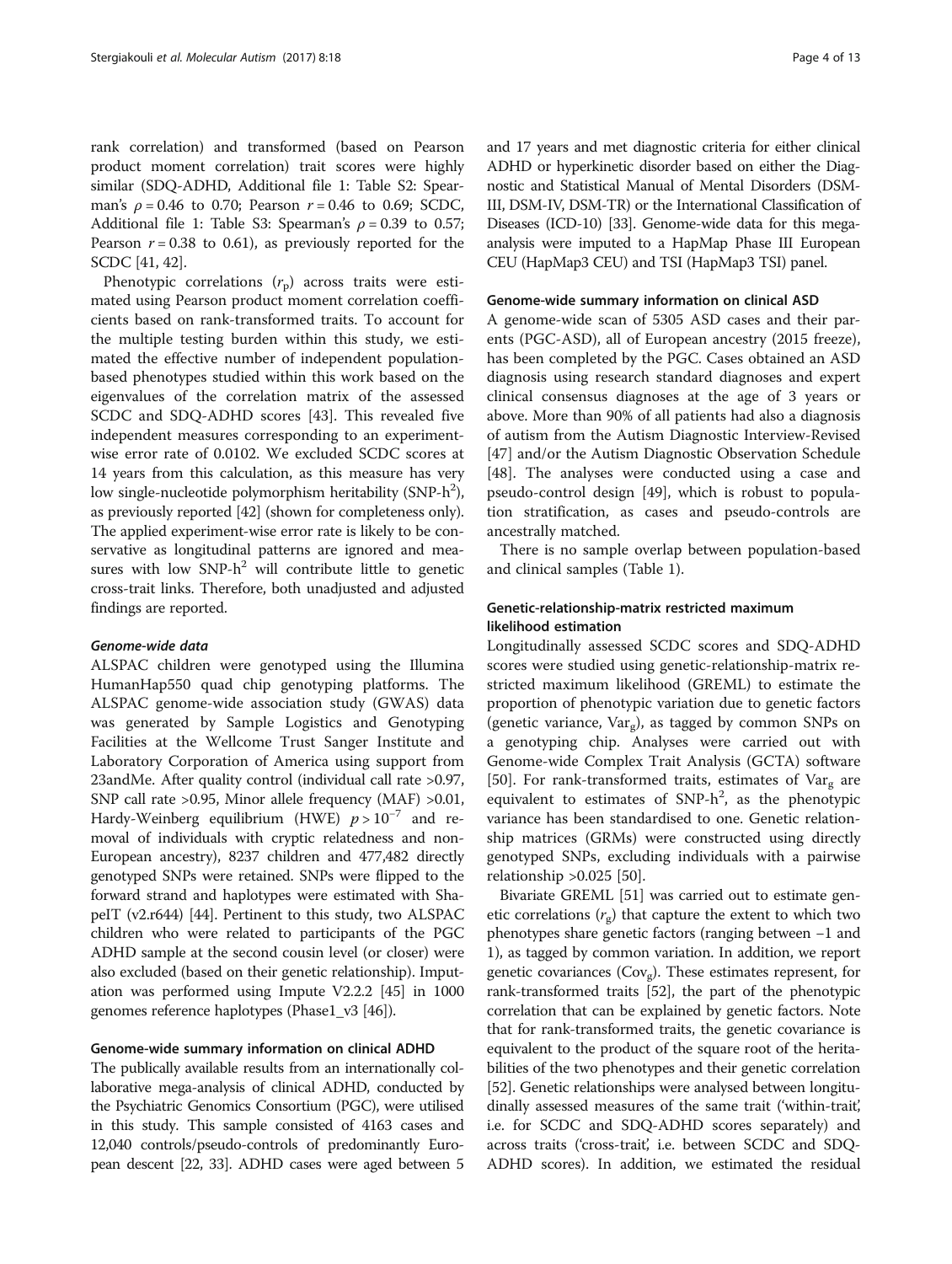correlations  $(r_e)$  between measures. Within-trait analyses for SCDC scores correspond to previously published findings [[42](#page-11-0)] and are reported for comparison only. All analyses were performed using rank-transformed residuals in order to adhere to GREML multivariate normality assumptions. Note that bivariate GREML using untransformed scores (adjusted for covariates) resulted in slow or no convergence.

# Pathway analysis

We used the molecular signatures database (MSigDB) hallmark gene set collection [[53\]](#page-12-0) to dissect the genetic variance of population-based traits that were assessed at different stages during development (four SCDC score measures at 8, 11, 14 and 17 years and five SDQ-ADHD score measures at 7, 10 12, 13 and 17 years). The gene sets were derived from multiple 'founder' MSigDB gene sets and represent a specific biological state or process with coherent expression and little redundancy [\[53](#page-12-0)]. For each of the 50 biological pathways, we selected genetic variation from each member of the gene set (±50 kb flanking each gene boundary, hg19, autosomal genes only) and constructed two sets of GRMs, using PLINKv1.9 [\[54](#page-12-0)] and GCTA software [[50](#page-11-0)]. The first GRM contained all SNPs within the gene set (set-GRM), and the second GRM contained the remaining SNPs (noset-GRM). Using GREML, we compared full models (set-GRM and noset-GRM) with reduced models (noset-GRM only) using likelihood ratio tests (LRTs). For each pathway, the statistical evidence across both traits (four SCDC scores at 8, 11, 14 and 17 years and five SDQ-ADHD scores at 7, 10 12, 13 and 17 years) was finally combined using a homogeneity statistic [\[55](#page-12-0)], accounting for the genetic overlap among measures (Additional file [1](#page-10-0): Additional note). All pathway-specific meta-analysis statistics were corrected for 50 independent tests using a Bonferroni threshold. To allow for the possibility that some signals are driven by the number of SNPs included in the GRM, which is approximately proportional to gene size, we also carried out permutation analyses. We randomly generated 200 sets of genes with similar sizes as observed for the selected pathway to create a null distribution of test statistics, and derived empirical  $p$  values. In addition, we studied the presence of age-specific and trait-specific changes in explained genetic variance using a random effects meta-regression approach (R:metafor), accounting for two interrelated traits (four SCDC score measures at 8, 11, 14 and 17 years and five SDQ-ADHD score measures at 7, 10 12, 13 and 17 years) and assuming multivariate normality. In addition to a random intercept, the model included fixed effects for age at assessment and fixed effects for trait (SCDC scores coded as zero and ADHD-SDQ scores coded as one). Beta coefficients measure here the increase in variance per one year as well as the difference in explained variance between the two traits. A variance/covariance matrix across the nine measures was approximated analogous to models accounting for correlated phylogenetic histories [\[56](#page-12-0)] including the observed phenotypic correlation matrix between the nine measures weighted by the standard errors of the genetic variance as estimated by GREML. We also examined the evidence for a fixed trait  $\times$  age interaction effect using LRTs.

#### Polygenic scoring analyses

Polygenic risk scores (PGS) [[57, 58](#page-12-0)] were generated in ALSPAC using PGC summary statistics. Using a range of *p* value thresholds  $(0.001 < P_T \le 1)$ , PGS for ASD (based on PGC-ASD) and ADHD (based on PGC-ADHD) were constructed in ALSPAC (Table [1](#page-2-0)) using imputed genotypes (1000 Genomes, PhaseI v3, INFO >0.8). Autosomal PGC-ASD and PGC-ADHD GWAS signals with MAF of above 0.01 in ALSPAC were clumped (linkage disequilibrium  $r_2 > 0.25$ ,  $\pm 500$  kb) according to current guidelines [[59\]](#page-12-0) using PLINK [[54\]](#page-12-0) software and excluding duplicate SNPs. For age-specific analyses, ranktransformed population-based traits were regressed on Z-standardised PGS using ordinary least square regression (Rv3.2.2). The proportion of phenotypic variance explained by each PGS predictor is reported as adjusted regression  $R^2$ . Longitudinal analyses were carried out using a mixed effects regression modelling framework (R:lme4). Repeatedly measured untransformed SDQ scores were regressed on PGS including fixed effects for PGS, sex and age at assessment, and random slopes (for age) and intercepts. Beta coefficients for PGS quantify here the increase in trait scores for each increase in one standard deviation of PGS. Differences in sample dropout across time were accounted for through bootstrapping, and we generated parametric 95% bootstrap confidence intervals (95%  $CI_{\text{Bootstrap}}$  with  $N_{\text{Bootstrap}} = 500$ ). In the presence of association, we estimated the marginal regression  $R^2$  [[60](#page-12-0)] (R:MuMIn, linear mixed effects models only). Repeatedly measured untransformed SCDC scores were analysed similarly, but using a mixed Poisson regression framework and random intercepts only. Beta coefficients for PGS quantify in this model the increase in natural-log scores for each increase in one standard deviation of PGS. Statistical significance for all longitudinal analyses was assessed using likelihood ratio tests. We finally estimated the expected genetic covariance between trait and disorder using the Avengeme software [[58](#page-12-0), [61](#page-12-0)], based on findings from polygenic scoring. We assumed for simplicity, 100,000 causal SNPs for each disorder, and a complex architecture as described in a recent PGC study [\[22\]](#page-11-0) (PGC-ASD: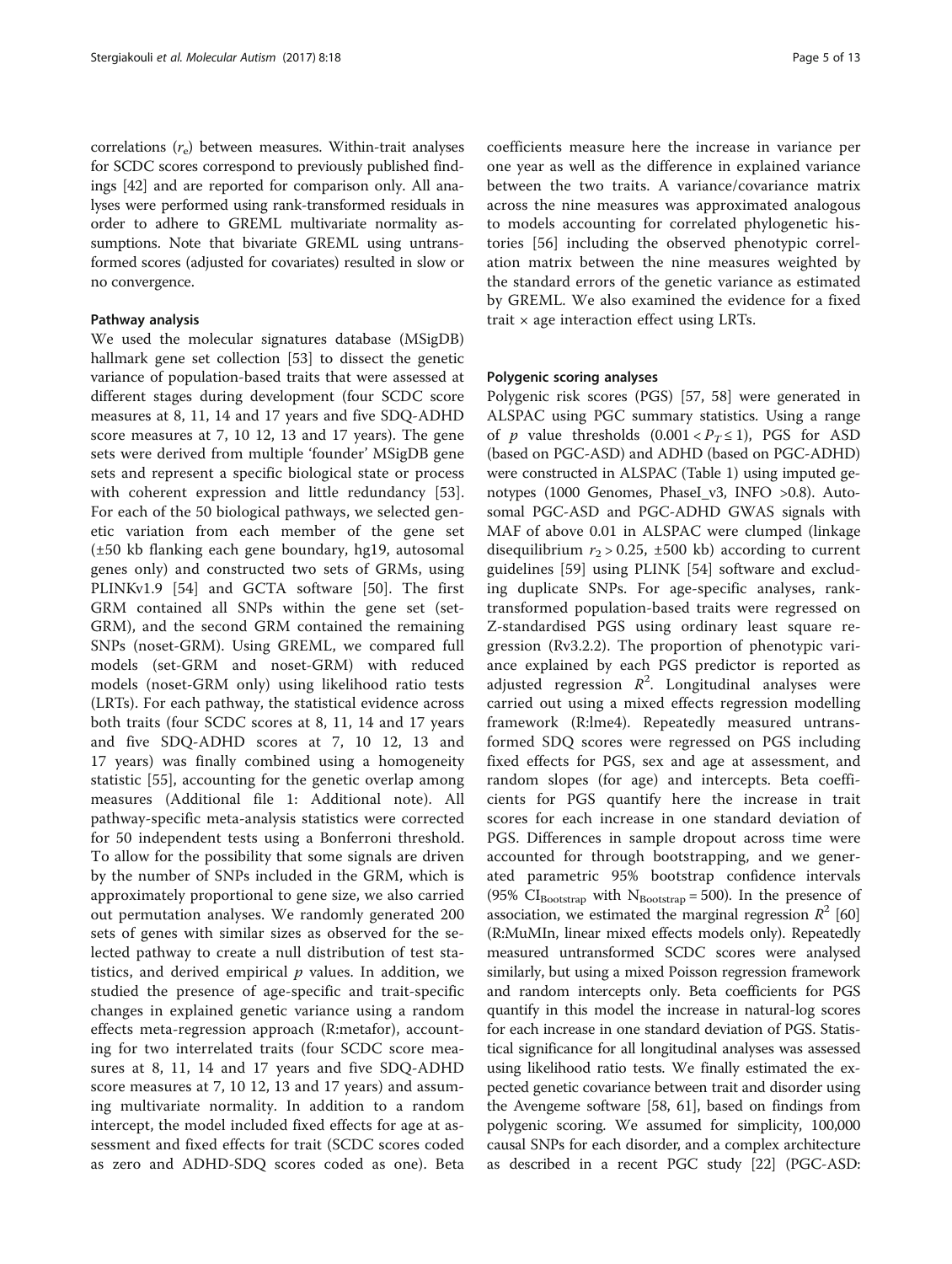<span id="page-5-0"></span>prevalence =  $0.01$ , liability-scale SNP- $h^2 = 0.17$ ; PGC-ADHD: prevalence = 0.05, liability-scale SNP- $h^2$  = 0.28).

# Results

# Genetic variance of traits using longitudinally assessed measures

Within ALSPAC, the strongest evidence for genetic effects contributing to SDQ-ADHD scores, as captured by common variants, was identified during late childhood and early adolescence (age 12: GREML-Var<sub>g</sub>(SE) =  $0.19(0.07)$ ,  $p = 0.002$ ; age 13: GREML-Var<sub>g</sub>(SE) = 0.18(0.07),  $p =$ 0.003; Fig. 1a, Additional file [1](#page-10-0): Table S4). For SCDC scores, genetic effects were observed during early and middle childhood as well as later adolescence (age 8: GREML-Var<sub>g</sub>(SE) = 0.24(0.07),  $p = 7.0 \times 10^{-5}$ ; age 11: GREML-Var<sub>g</sub>(SE) = 0.16(0.07),  $p = 0.005$ ; age 17: GREML-Var<sub>g</sub>(SE) = 0.45(0.09),  $p = 3.0 \times 10^{-9}$ ; Fig. 1b, Additional file [1:](#page-10-0) Table S5), with a drop during early adolescence (age 14: GREML-Var<sub> $\sigma$ </sub>(SE) = 0.08(0.07), p = 0.10), similar to previously reported findings on the SCDC [\[41](#page-11-0), [42\]](#page-11-0). For both traits, estimates of heritability were nearly identical to genetic variance estimates (Additional file [1](#page-10-0): Tables S4 and S5). For comparison only, we also studied untransformed scores, irrespective of violations of the assumption of normality, and found similar results, although the observed estimates were less strong (Additional file [1](#page-10-0): Table S4 and S5).

# Within-trait genetic overlap using longitudinally assessed measures

In the ALSPAC sample, we found evidence for genetic links among repeatedly assessed SDQ-ADHD scores throughout development, as estimated with bivariate GREML. The genetic correlation was strongest for measures assessed at similar developmental stages (Fig. 1c, Additional file [1](#page-10-0): Table S6), especially during childhood and early adolescence, and the magnitude of the correlation decreased with increasing age gaps. Similar correlation patterns were also observed for SCDC scores (Fig. 1d, Additional file [1](#page-10-0): Table S7), as previously reported [[42\]](#page-11-0) (shown for completeness only).

# Cross-trait genetic overlap using longitudinally assessed measures

Consistent with phenotypic cross-trait correlations (Fig. [2a](#page-6-0),  $r_{\text{pheno}}$   $p < 0.001$ , Additional file [1:](#page-10-0) Table S8) in ALSPAC, reaching moderate strength across similar age bands, genetic overlap between SDQ-ADHD and SCDC scores was identified throughout development (Fig. [2b](#page-6-0), Additional file [1](#page-10-0): Table S8). Of note, some cross-trait genetic correlations reached a similar magnitude and strength as correlations between measures of the same trait (e.g.  $SCDC<sub>age11</sub>SDQ-ADHD<sub>age13</sub>:  $GREML-r<sub>g</sub>(SE) = 1.00(0.26),$$  $p = 3 \times 10^{-4}$  versus SDQ-ADHD <sub>age10</sub>\_SDQ-ADHD<sub>age12</sub>: GREML- $r_g$ (SE) = 0.94(0.13),  $p = 7 \times 10^{-4}$ ). The respective genetic covariances were nearly identical  $(SCDC_{\text{age}11-})$ 



(Var<sub>g</sub>), genetic (r<sub>g</sub>) and residual correlations (r<sub>e</sub>) are shown for SDQ-ADHD scores (a, c) and SCDC scores (b, d) in ALSPAC; grey bars (a, b) indicate one GREML-h<sup>2</sup> standard error; r<sub>g</sub> estimates for each trait (b, d) are shown in the lower triangle, r<sub>e</sub> estimates (b, d) in the upper triangle. ALSPAC Avon Longitudinal Study of Parents and Children, SCDC Social and Communication Disorders Checklist at 8, 11, 14 and 17 years (rank-transformed), SDQ-ADHD ADHD subscale of the Strength and Difficulties Questionnaire at 7, 10 12, 13 and 17 years (rank-transformed); note that for rank-transformed traits, estimates of SNP-h<sup>2</sup> are equivalent to estimates of Var<sub>g</sub>, as the phenotypic variance has been standardised to one. r<sub>g</sub> p values: \* $p \le 0.05$ , \*\* $p \le 0.01$  and \*\*\* $p \le 0.001$  (uncorrected for multiple testing, experiment-wise error rate  $p = 0.01$ )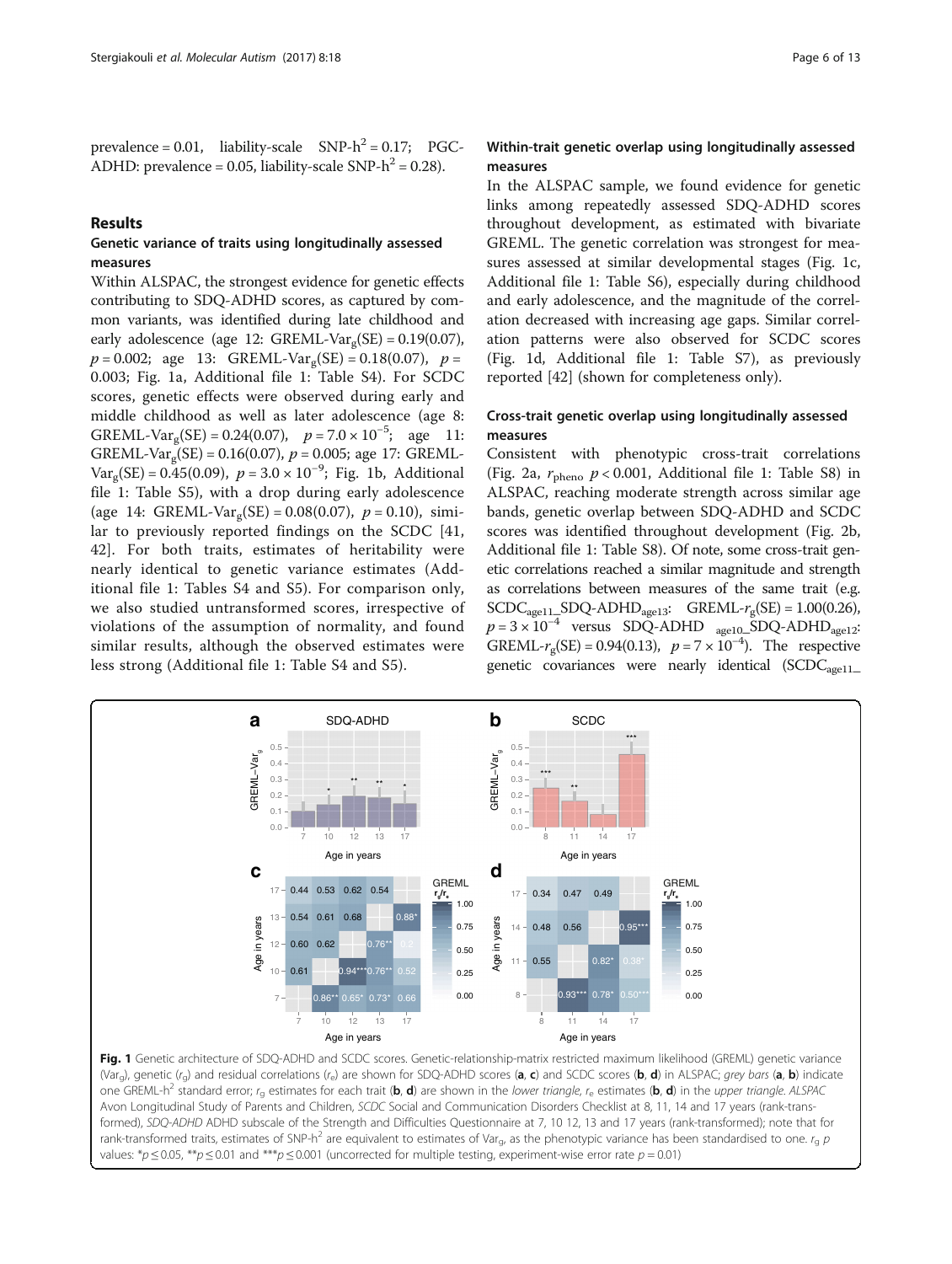<span id="page-6-0"></span>

 $SDQ-ADHD<sub>aeel3</sub>$ : GREML- $Cov<sub>g</sub>(SE) = 0.17(0.05)$  versus  $SDO-ADHD_{age10}$  $SDQ-ADHD_{age12}$ :  $GREML-Cov_{g}(SE)$  = 0.17(0.06)). The relative contribution of genetic to phenotypic covariance (i.e. the co-heritability [\[62](#page-12-0)]) may, however, differ by trait (co-heritability SCDC<sub>age11</sub>\_SDQ-ADHD<sub>age13</sub>: ~41% based on  $r_p = 0.41$ , Additional file [1](#page-10-0): Table S8; coheritability SDQ-ADHD<sub>age10</sub>\_SDQ-ADHD<sub>age12</sub>: ~25% based on  $r_p = 0.67$ , Additional file [1](#page-10-0): Table S2).

Genetic correlations between SDQ-ADHD and SCDC scores were, however, developmentally sensitive and dropped for cross-trait genetic links involving SDQ-ADHD scores during very early adolescence  $(\sim 12$  years of age), despite cross-trait phenotypic correlations (Fig. 2a). Note that SDQ-ADHD scores at 12 years are heritable (GREML-Var<sub> $\sigma$ </sub>)  $(SE) = 0.19(0.07), p = 0.002$ ; Fig. [1a](#page-5-0); Additional file [1:](#page-10-0) Table S4) and genetically related to SDQ-ADHD measures at other ages (Fig. [1c,](#page-5-0) Additional file [1](#page-10-0): Table S6).

Given the evidence for persistent genetic cross-trait links throughout development, we investigated the hypothesis that phenotypic variation in both traits is influenced by similar biological pathways. As multivariate approaches to annotate the genetic covariance between phenotypes are currently not available yet, we dissected the genetic variance of SCDC scores and SDQ-ADHD scores (four SCDC score measures at 8, 11, 14 and 17 years and five SDQ-ADHD score measures at 7, 10 12, 13 and 17 years) according to MSigDB hallmark gene sets and then combined the evidence.

Among the 50 analysed gene sets, genetic variation within V-Ki-ras2 Kirsten rat sarcoma viral oncogene homolog (K-RAS) signalling upregulated genes accounted for genetic variance in both traits ( $p_{\text{meta}} = 0.000012$ ;  $p_{\text{meta}}$ (pathway-adjusted) =  $6.1 \times 10^{-4}$ ; including all repeatedly assessed measures). The largest variance contributions were found in later adolescence, where K-RAS signalling

upregulated genes explained nearly 3% in phenotypic variation in SDQ-ADHD scores and over 6% in SCDC scores (Fig. [3](#page-7-0), Additional file [2](#page-10-0): Table S9). We did not observe a similar joint signal using 200 randomly generated gene sets, with equivalent gene numbers and gene size as the K-RAS signalling upregulated gene set (empirical  $p < 0.005$ ). Using a random effects meta-regression approach showed that the genetic variance accounted for by the K-RAS signalling upregulated gene set increases with progressing age  $(\beta_{\text{Age}}(SE) = 0.0029(0.0013), p = 0.023)$ , with little support for trait-specific effects  $(\beta_{\text{Trait}}(SE))$  =  $-0.013(0.0093)$ ,  $p = 0.16$ ) or trait-specific developmental changes ( $\beta_{\text{Trait}} \times \text{Age}$  (SE) = -0.001(0.002),  $p = 0.67$ ). There was also little evidence for the contribution of other pathways to shared phenotypic variation across traits, beyond chance (Additional file [2](#page-10-0): Table S9).

# Genetic overlap between population-based traits and clinical disorder

To estimate the proportion of phenotypic variance in population-based traits due to risk increasing alleles contributing to liability for disorder, we also applied polygenic scoring.

Uni-dimensional trait-disorder overlap: We found evidence for uni-dimensional trait-disorder overlap between SDQ-ADHD scores and clinical ADHD throughout development. Age-specific association at the nominal level was observed for SDQ-ADHD measures at 7, 10, 13 and 17 years (Additional file [1:](#page-10-0) Table S10). Longitudinal modelling of untransformed SDQ-ADHD scores against polygenic risk scores suggested that the link between ADHD scores and clinical ADHD is persistent over time (for example at a PGS threshold  $P_T = 0.5$ :  $\beta_{ADHD}$ .  $_{PGS}(95\% \text{ CI}_{\text{Bootstrap}}) = 0.067 (0.023, 0.11), p = 0.0043)$  with little evidence for developmental changes in effect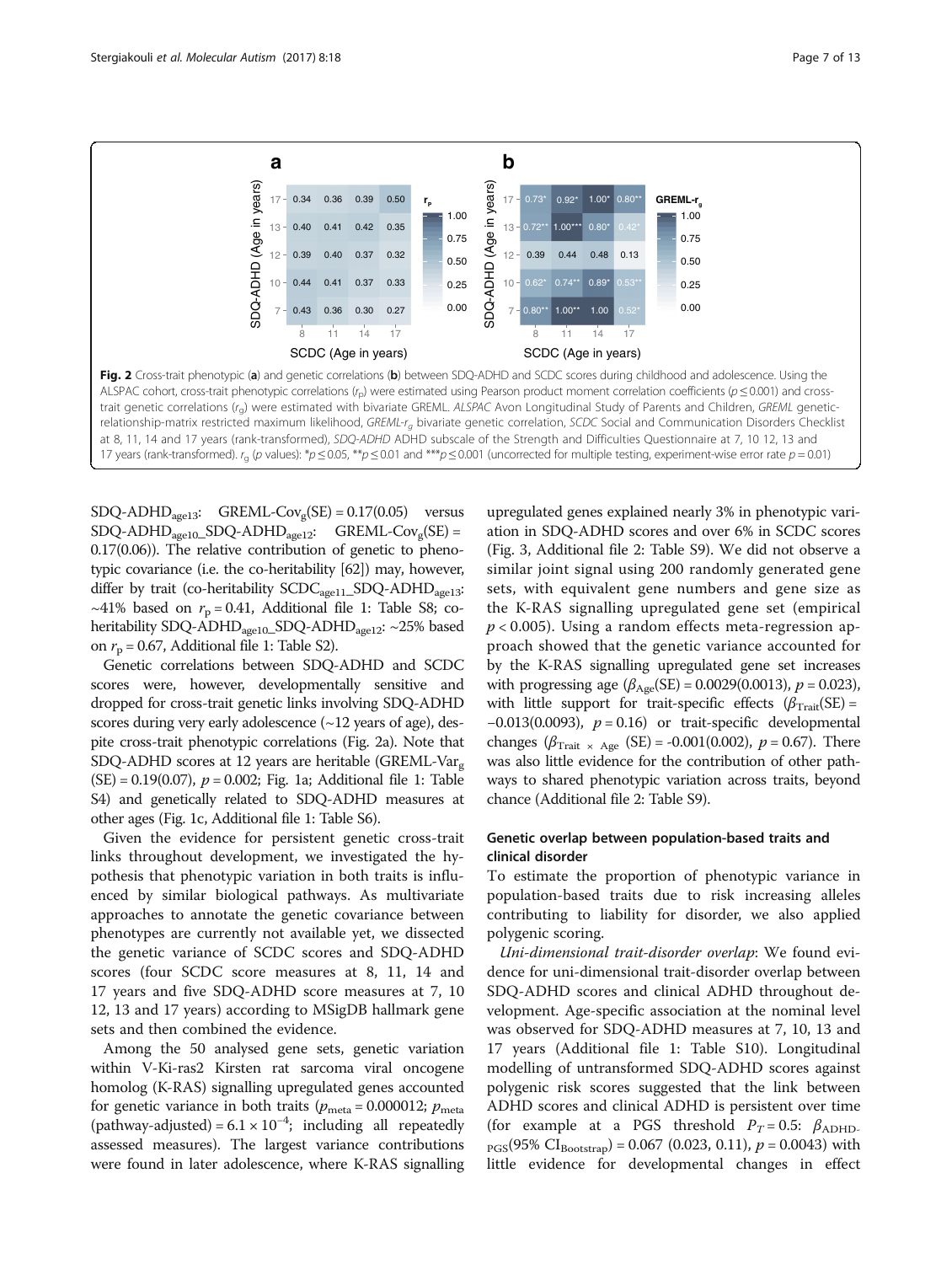<span id="page-7-0"></span>

 $(\beta_{ADHD\text{-}PGS} \times \text{age} \quad (95\% \quad \text{CI}_{Bootstrap}) = 0.0008(-0.005;$ 0.0074);  $p = 0.80$ . The marginal adjusted  $R^2$  in SDQ-ADHD scores due to ADHD-PGS at  $P_T = 0.5$  was 0.084%, adjusted for age and sex, and the corresponding genetic covariance was estimated as 0.10 (95% CI 0.03, 0.17) (approximated  $SE = 0.035$  assuming multivariate normality). An age-specific genetic link between clinical ASD and SCDC scores at age 8 (but not later during development) has been previously reported [\[28](#page-11-0), [41](#page-11-0)].

Cross-dimensional trait-disorder overlap: We found little support that alleles more common in ASD cases than in controls/pseudo-controls are associated with variation in SDQ-ADHD scores, including both agespecific (Additional file [1](#page-10-0): Table S11) and longitudinal models (for example at a PGS threshold  $P_T = 0.5$ :  $\beta_{ASD}$ .  $_{PGS}(95\% \ CI_{Boostrap}) = -0.0034 (-0.051, 0.046), p = 0.32).$ 

There was also little evidence that alleles more common in ADHD cases than in controls/pseudo-controls are robustly related to variation in SCDC scores at 8, 11, 14 or 17 years (Additional file [1](#page-10-0): Table S12) when applying an experiment-wise error rate of 0.01. There was a trend for association with rank-transformed SCDC scores at age 14 years (for example at a PGS threshold of 0.5:  $\beta_{ADHD\text{-}PGS\_aged14}(SE) = 0.028(0.01)$ ,  $p = 0.049$ ). Longitudinal analyses of untransformed scores provided, however, little evidence for a consistent effect (for example at a PGS threshold  $P_T = 0.5$ :  $\beta_{ADHD\text{-}PGS}$  (95%  $CI_{Bootstrap}$ ) = 0.019 (-0.013, 0.05),  $p = 0.26$ ) or for a change in polygenic effect over time  $(\beta_{ADHD\text{-}PGS \times age}(95\% \text{ CI}_{Boostrap}) = 0.002$  $(-9 \times 10^{-5}, 0.0049, p = 0.10).$ 

A schematic summary of our results, in combination with previous findings reported by the PGC, is shown in Fig. [4](#page-8-0).

# **Discussion**

Our findings provide strong evidence for shared genetic influences between population-based social-communication difficulties and ADHD symptoms during the course of child and adolescent development, as tagged by common genetic variants. Furthermore, population-based traits and disorders were genetically linked within the ASD and within the ADHD dimension, as suggested by this and previous analyses [[41\]](#page-11-0), although there was little support for crossdimensional trait-disorder overlap, with respect to genetic risk for neither clinical ADHD nor clinical ASD.

Our study shows that in the general population, genetic influences between social-communication difficulties and ADHD symptoms, as tagged by common genetic markers, are shared across a  $\sim$ 10-year period spanning childhood and adolescence. These findings are in agreement with twin study findings in childhood [\[4](#page-11-0), [5](#page-11-0)], adolescence [[31](#page-11-0)] and adulthood [[3,](#page-10-0) [6\]](#page-11-0). Genetic correlations across traits reached a similar strength and magnitude as those shared between repeated measures of the same trait, with up to 100% shared genetic influences during late childhood/early adolescence. At this age, genetic covariances contributed to more than a third of the observed cross-trait phenotypic correlation. Moreover, in absolute terms, the genetic contribution to phenotypic correlation across traits and between measures of the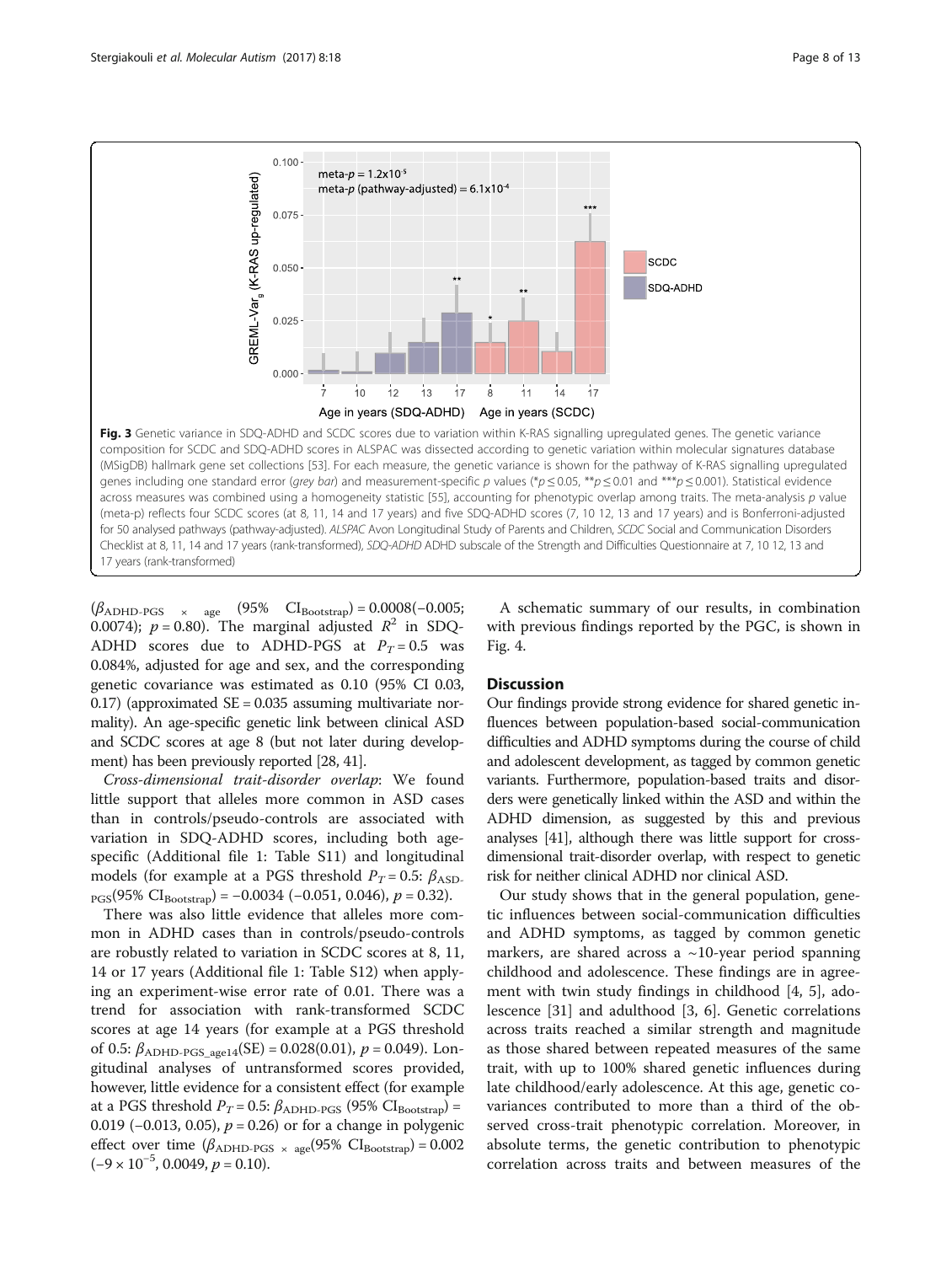<span id="page-8-0"></span>

same trait was nearly identical. Thus, our study suggests that ASD and ADHD dimensions during late childhood and early adolescence, as measured by SCDC and SDQ scores, appear to have no clearly defined boundaries at the level of genetic variation tagged by common SNPs. This finding is consistent with a peak in ADHD and ASD symptom co-occurrence during adolescence [[9](#page-11-0)]. In addition, our results on cross-trait overlap within (near) adult populations extend twin-based findings in adults and suggest that shared genetic links with ADHD symptoms may involve not only repetitive autistic symptoms [\[6\]](#page-11-0) and social impairment [[3](#page-10-0)] but also social-communication difficulties.

Joint genetic influences implicated in both ADHD symptoms and social-communication difficulties may include variation within K-RAS upregulated genes [[53](#page-12-0)] explaining up to 3 and 6% of trait variation, respectively, especially during later adolescence. The human K-RAS gene is an isoform of the RAS oncogene-encoding GDP/ GTP-binding proteins acting as intracellular signal transducers (OMIM 190070), and RAS proteins play a vital role in human tissue signalling, including proliferation

and differentiation. K-RAS signalling upregulated genes involve ~200 loci [\[53\]](#page-12-0), some of which are ASD candidate genes such as RELN [\[63](#page-12-0)] or are implicated in ASD- and ADHD-related metabotropic glutamate receptor networks based on copy number variation (CNV) analyses, such as GRM3 [\[64](#page-12-0), [65\]](#page-12-0). A follow-up study provided, however, little evidence that genetic variation within the entire network of metabotropic glutamate receptors  $[64, 65]$  $[64, 65]$  $[64, 65]$  $[64, 65]$  $[64, 65]$  ( $\sim$ 266 loci) accounts for genetic variance in both traits ( $p = 0.25$ , data not shown). This may refer to potential differences between traits, disorders and different types of genetic markers. The variance contributions explained by K-RAS signalling upregulated genes increased for both, SDQ-ADHD and SCDC scores, during development and were largest during later adolescence with age-dependent developmental but no traitdependent changes. Thus, our results do not necessarily imply that developmentally shared genetic influences between ADHD symptoms and social-communication difficulties are genetically stable but that aetiological mechanisms in both traits are developmentally coupled.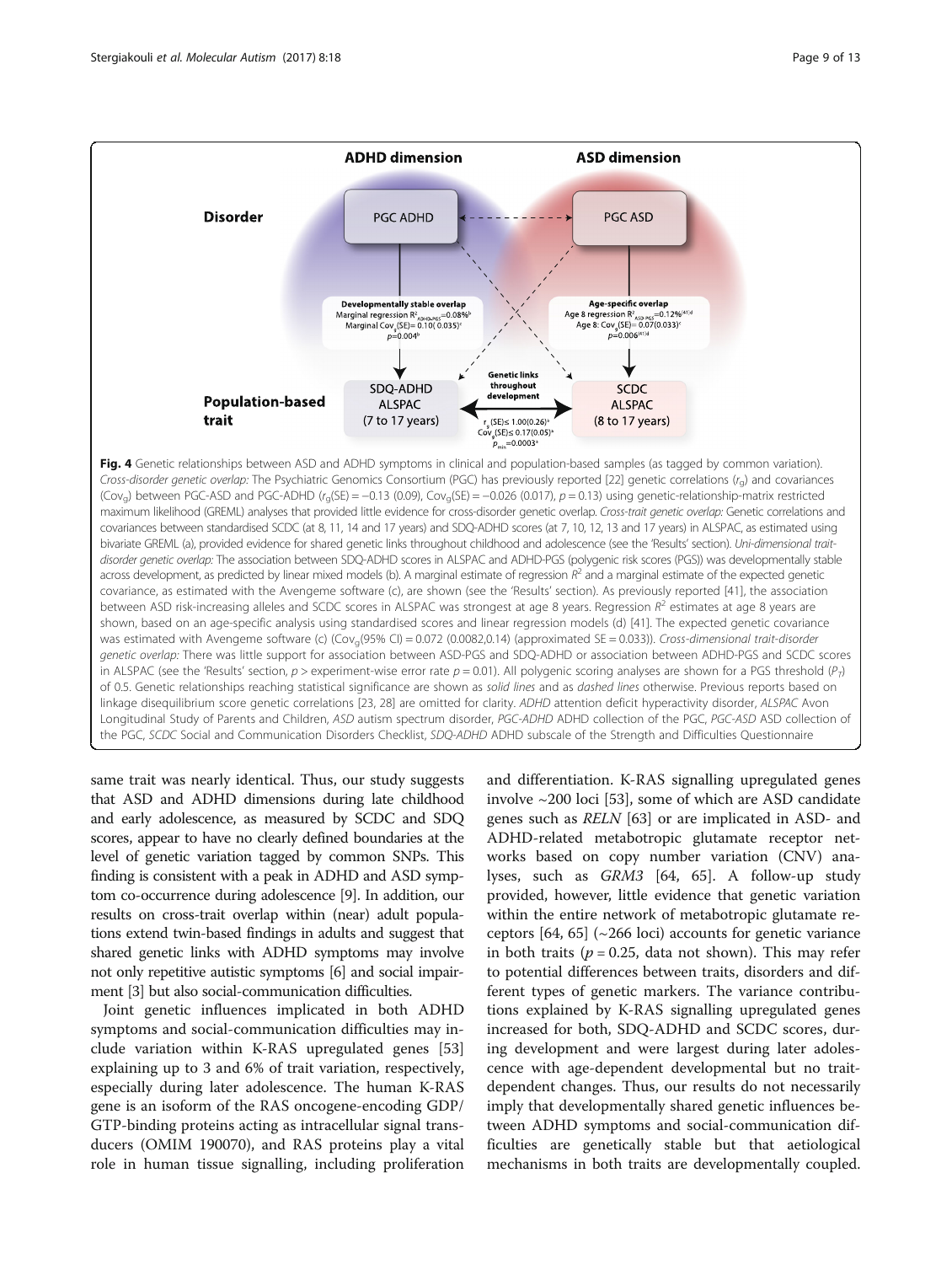This clearly underlines the need to investigate genetic trait variances jointly as part of multivariate analysis approaches, once these methods become computationally feasible.

Besides developmental continuity in genetic overlap, we also noted a drop in cross-trait genetic relationships involving ADHD symptoms at age 12, irrespective of their genetic variance and their genetic links with ADHD symptoms earlier and later during development. This change in cross-trait genetic correlations was not captured by cross-trait phenotypic correlations, suggesting that phenotypic links may not always represent an accurate approximation of the underlying genetic architecture. It has been shown that children with high ADHD symptoms at age 12 may follow very different developmental paths [[66\]](#page-12-0) including trajectories of persistent, childhood limited or intermediate ADHD problems that become apparent during the following stages of development. It is thus possible to hypothesise that ADHD symptoms measured at age 12 years are genetically more heterogeneous than scores assessed at younger or older ages, and this may have relevance for researchers conducting genome-wide analyses of ADHD behaviour in large samples. Thus, multivariate decompositions of phenotypic variance are required, which are computationally not yet feasible, to disentangle the underlying variance components shared between ADHD symptoms before and after this age. In addition, we cannot exclude the presence of gender-specific effects, although the power [[67\]](#page-12-0) to investigate such effects was too low in our study (the power is 0.16, assuming 2000 same-sex individuals and a heritability of 0.18 as observed for SDQ-ADHD scores at age 13).

Uni-dimensional analyses of trait-disorder overlap, conducted within this and previous studies [\[41](#page-11-0)], identified a developmentally stable genetic overlap between populationbased ADHD symptoms of the combined hyperactiveimpulsive/inattentive type and clinical ADHD, as well as an age-specific overlap between social-communication difficulties during childhood and clinical ASD [\[28, 41\]](#page-11-0). These findings advocate that the investigated population-based traits each represent dimensional phenotypes mapping to an underlying ADHD and ASD continuum respectively.

However, investigating cross-dimensional links between traits and disorder, we found neither robust evidence for shared genetic aetiologies between social-communication difficulties and clinical ADHD nor between ADHD symptoms and clinical ASD. These findings are consistent with negligible genetic correlations between clinical ASD and clinical ADHD in the PGC samples [\[22, 23\]](#page-11-0). Using PGC-ASD as a discovery sample and ALSPAC as target (for example SDQ-ADHD scores at age 12), the power [[58](#page-12-0)] to detect cross-dimensional trait-disorder overlap is low (0.23), assuming a type I error rate of 0.05 and a cross-

dimensional trait-disorder genetic covariance that corresponds to about half of the uni-dimensional one (see Fig. [4](#page-8-0)). Similar power estimates (0.21) were also obtained when using PGC-ADHD as a discovery sample and ALSPAC as target (for example SCDC scores at age 8). Lack of evidence for cross-dimensional trait-disorder overlap is thus partly a consequence of small clinical discovery samples [\[59\]](#page-12-0), suggesting that much larger clinical sample sizes are required to reliably detect crossdimensional trait-disorder relationships.

The fraction of phenotypic trait variance that can be accounted for by risk-increasing alleles for disorder is, nonetheless, small, even for population-based symptoms that have been mapped to the same behavioural dimension (<1%). In light of aetiological differences between subclinical variation in population-based symptoms and severe neurodevelopmental conditions, it is thus likely that a considerable proportion of genetic factors contributing to shared genetic links between social-communication difficulties and ADHD symptoms on the general population level will be non-specific to either disorder. It is furthermore conceivable that genetic links between comorbid ADHD and ASD symptoms are domain dependent. For example, inattentive symptoms tend to be more persistent than hyperactive-impulsive problems, as the latter tend to resolve with progressing age [\[68](#page-12-0)], possibly pointing to distinct genetic underpinnings [[31](#page-11-0)]. Thus, investigations of samples with longitudinal information on behavioural subdomains may support analyses of comorbid ADHD and ASD symptoms.

A limitation of our study is that we cannot fully exclude the possibility of transformation-related bias with respect to the studied population-based traits. However, genetic links between ADHD symptoms and clinical ADHD and between SCDC scores and clinical ASD, as previously reported [\[41\]](#page-11-0), were confirmed using untransformed data. In addition, we cannot exclude the possibility that phenotypic relationships between population-based traits are upwardbiased due to enhanced variance sharing because of mother-report, although this is unlikely to affect the reported genetic relationships in children. Furthermore, participants with behavioural problems are more likely to discontinue participation in longitudinal studies [\[69](#page-12-0), [70](#page-12-0)]. Thus, participants with higher scores on the SCDC and/or the SDQ-ADHD subscale are more likely to drop out compared to participants with lower scores, as both instruments are known to capture also behavioural difficulties [[37](#page-11-0), [40\]](#page-11-0). Longitudinal analyses of trait-disorder overlap accounting for unequal sample dropout through bootstrapping identified, however, little evidence for bias. Note that there is also little evidence for sex-specific attrition in ALSPAC [\[69](#page-12-0)]. Finally, our findings of stability and change in cross-trait genetic relationships during development are representative of an entire cohort. Thus, our results do not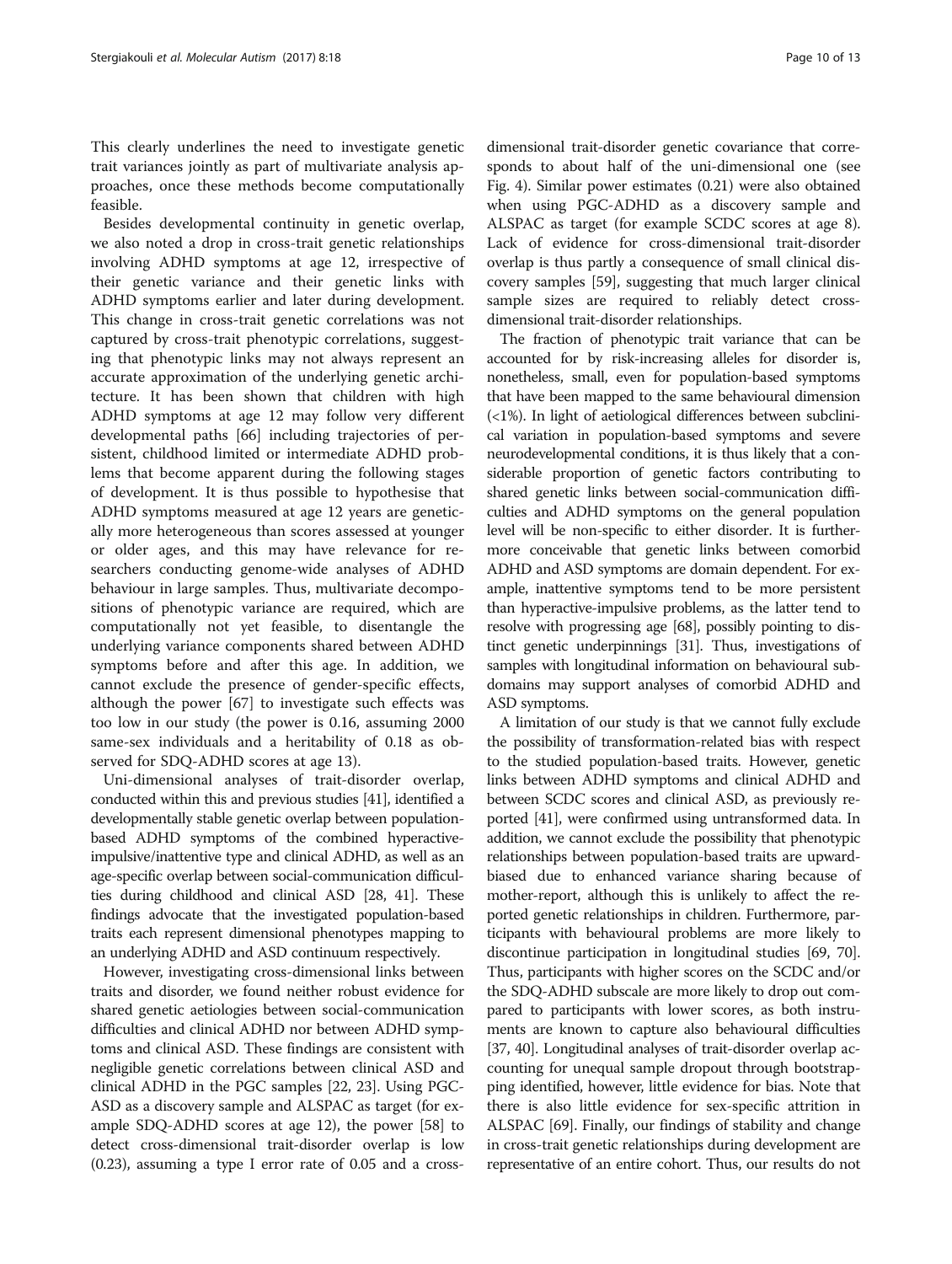<span id="page-10-0"></span>allow inferences on participants with extreme behavioural scores during development, who represent only a small proportion of the ALSPAC children studied  $(\leq 10\%)$  [\[66\]](#page-12-0).

# Conclusions

In the general population, genetic aetiologies between social-communication difficulties and ADHD symptoms are linked throughout childhood and adolescence and may implicate similar biological pathways that are developmentally coupled. Risk-increasing alleles for disorder can account, however, only for a very small proportion of trait variance, even for symptoms mapping to the same behavioural dimension, suggesting that much larger clinical samples are required to reliably detect crossdimensional trait-disorder relationships.

# Additional files

[Additional file 1:](dx.doi.org/10.1186/s13229-017-0131-2) Additional note. Selection of SDQ-ADHD measures. Additional note. Meta-analysis of correlated test statistics from pathway analysis. Additional note. Additional references. Additional note. Web resources. Table S1. Descriptives of SDQ-ADHD and SCDC scores in ALSPAC. Table S2. Phenotypic correlations of SDQ-ADHD scores in ALSPAC. Table S3. Phenotypic correlations of SCDC scores in ALSPAC. Table S4. Univariate GREML of SDQ-ADHD scores in ALSPAC. Table S5. Univariate GREML of SCDC scores in ALSPAC. Table S6. Bivariate GREML of SDO-ADHD scores in ALSPAC. Table S7. Bivariate GREML of SCDC scores in ALSPAC. Table S8. Bivariate GREML and Pearson correlations of SDQ-ADHD and SCDC scores in ALSPAC. Table S10. Association between ADHD polygenic scores and SDQ-ADHD scores in ALSPAC. Table S11. Association between ASD polygenic scores and SDQ-ADHD scores in ALSPAC. Table S12. Association between ADHD polygenic scores and SCDC scores in ALSPAC. (DOCX 92 kb)

[Additional file 2: Table S9.](dx.doi.org/10.1186/s13229-017-0131-2) Pathway-based dissection of additive genetic variance in SDQ-ADHD and SCDC scores according to 50 molecular signatures database hallmark gene set collections. (XLSX 20 kb)

#### Abbreviations

ADHD: Attention-deficit/hyperactivity disorder; ALSPAC: Avon Longitudinal Study of Parents and their Children; ASD: Autism spectrum disorder; CNV: Copy number variation; DSM: Diagnostic and Statistical Manual of Mental Disorders; GCTA: Genome-wide Complex Trait Analysis; GREML: Genetic-relationship-matrix restricted maximum likelihood; GRM: Genetic-relationship-matrix; GRM3: Metabotropic glutamate receptor 3; GWAS: Genome-wide association study; h<sup>2</sup>: Heritability; HapMap3: Third phase of the International HapMap project; HapMap3 CEU: Utah residents with Northern and Western European ancestry from the HapMap 3 project; HapMap3 TSI: Population sample from Toscani in Italia from the HapMap 3 project; HWE: Hardy-Weinberg equilibrium; ICD: International Classification of Diseases; K-RAS: Isoform of the RAS oncogene-encoding GDP/GTP-binding proteins; MAF: Minor allele frequency; MSigDB: Molecular signatures database; OLS: Ordinary least square; OMIM: Online Mendelian Inheritance in Man; PGC: Psychiatric Genomics Consortium; RAS: Rat sarcoma protoonkogen; r<sub>e</sub>: Residual correlation; RELN: Reelin; r<sub>g</sub>: Genetic correlation;  $r_{\rm p}$ : Phenotypic correlation; SCDC: Social Communication Disorder Checklist; SDQ: Strengths and Difficulties Questionnaire; SDQ-ADHD: ADHD subscale of the Strengths and Difficulties Questionnaire; SE: Standard error; SNP: Singlenucleotide polymorphism

#### Acknowledgements

We are extremely grateful to all the families who took part in this study, the midwives for their help in recruiting them and the whole ALSPAC team, which includes interviewers, computer and laboratory technicians, clerical workers, research scientists, volunteers, managers, receptionists and nurses.

We also thank the Psychiatric Genomics Consortium for providing access to genome-wide summary statistics for clinical ADHD and ASD samples. This publication is the work of the authors, and they will serve as guarantors for the contents of this paper.

#### Funding

The UK Medical Research Council and the Wellcome Trust (102215/2/13/2) and the University of Bristol provide core support for ALSPAC. The ALSPAC GWAS data was generated by Sample Logistics and Genotyping Facilities at the Wellcome Trust Sanger Institute and LabCorp (Laboratory Corporation of America) using support from 23andMe. Autism Speaks (7132) provided support for autistic trait-related analyses in ALSPAC to BSTP. BSTP and SF are supported by the Max Planck Society.

#### Availability of data and materials

Supplementary information is provided as additional material.

#### Authors' contributions

BSTP carried out the statistical analysis. ES, BSTP, JM, DME and SMR were involved in the preparation of the genotype information. ES, GDS, JM, AT, WV and BSTP participated in the design of the study. ES, GDS, JM, DHS, WV, SMR, AR, DE, SEF, AT and BSTP helped in drafting the manuscript. All authors read and approved the final manuscript.

#### Competing interests

The authors declare that they have no competing interests.

#### Ethics approval and consent to participate

Ethical approval for the ALSPAC study was obtained from the ALSPAC Law-and-Ethics Committee (IRB00003312) and the Local Research-Ethics Committees, written informed consent was obtained from a parent or individual with parental responsibility and assent (and for older children consent) was obtained from the child participants.

#### Publisher's Note

Springer Nature remains neutral with regard to jurisdictional claims in published maps and institutional affiliations.

#### Author details

<sup>1</sup>MRC Integrative Epidemiology Unit (MRC IEU), University of Bristol, Bristol, UK. <sup>2</sup> School of Oral and Dental Sciences, University of Bristol, Bristol, UK<br><sup>3</sup> School of Social and Community Modicing, University of Bristol, Bristol <sup>3</sup>School of Social and Community Medicine, University of Bristol, Bristol, UK. 4 Stanley Center for Psychiatric Research, Broad Institute of MIT and Harvard, Cambridge, MA, USA.<sup>5</sup> Department of Medical Epidemiology and Biostatistics Karolinska Institute, Stockholm, Sweden. <sup>6</sup>MRC Centre for Neuropsychiatric Genetics and Genomics, Cardiff University, Cardiff, UK. <sup>7</sup>Institute of Child Health, University College London, London, UK. <sup>8</sup>Department of Psychiatry and Neuropsychology, Maastricht University, Maastricht, The Netherlands. 9 Department of Psychological Sciences, Birkbeck, University of London, London, UK. 10University of Queensland Diamantina Institute, Translational Research Institute, University of Queensland, Brisbane, Australia. <sup>11</sup> Language and Genetics Department, Max Planck Institute for Psycholinguistics,<br>Nijmegen, The Netherlands. <sup>12</sup>Donders Institute for Brain, Cognition and Behaviour, Radboud University, Nijmegen, The Netherlands.

#### Received: 16 June 2016 Accepted: 14 March 2017 Published online: 04 April 2017

#### References

- 1. Nijmeijer JS, Hoekstra PJ, Minderaa RB, Buitelaar JK, Altink ME, Buschgens CJM, et al. PDD symptoms in ADHD, an independent familial trait? J Abnorm Child Psychol. 2008;37:443–53.
- 2. Mulligan A, Anney RJL, O'Regan M, Chen W, Butler L, Fitzgerald M, et al. Autism symptoms in attention-deficit/hyperactivity disorder: a familial trait which correlates with conduct, oppositional defiant, language and motor disorders. J Autism Dev Disord. 2008;39:197–209.
- 3. Reiersen AM, Constantino JN, Grimmer M, Martin NG, Todd RD. Evidence for shared genetic influences on self-reported ADHD and autistic symptoms in young adult Australian twins. Twin Res Hum Genet Off J Int Soc Twin Stud. 2008;11:579–85.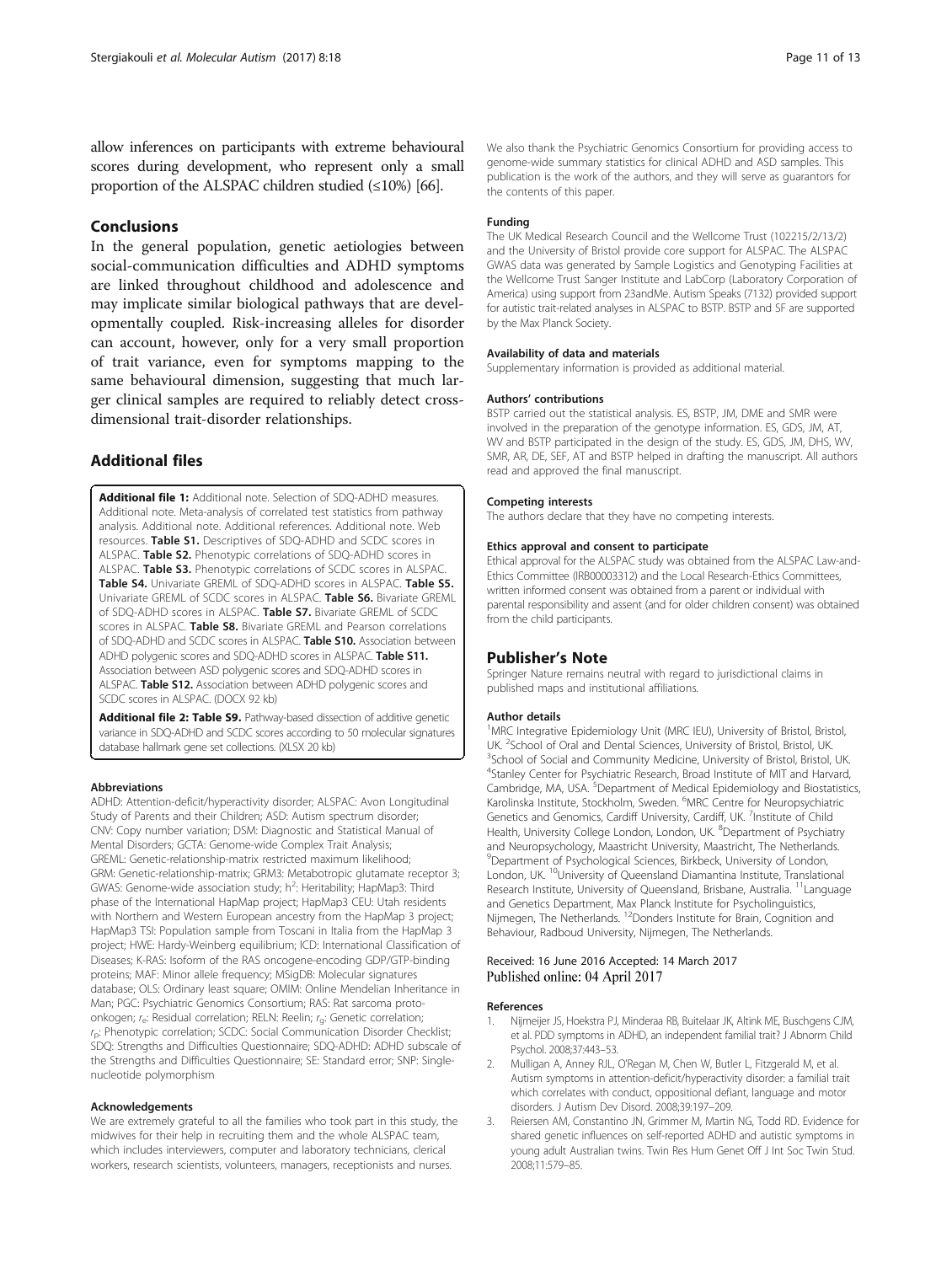- <span id="page-11-0"></span>4. Ronald A, Larsson H, Anckarsäter H, Lichtenstein P. Symptoms of autism and ADHD: a Swedish twin study examining their overlap. J Abnorm Psychol. 2014;123:440–51.
- 5. Ronald A, Simonoff E, Kuntsi J, Asherson P, Plomin R. Evidence for overlapping genetic influences on autistic and ADHD behaviours in a community twin sample. J Child Psychol Psychiatry. 2008;49:535–42.
- Polderman TJC, Hoekstra RA, Posthuma D, Larsson H. The co-occurrence of autistic and ADHD dimensions in adults: an etiological study in 17 770 twins. Transl Psychiatry. 2014;4:e435.
- 7. Constantino JN, Hudziak JJ, Todd RD. Deficits in reciprocal social behavior in male twins: evidence for a genetically independent domain of psychopathology. J Am Acad Child Adolesc Psychiatry. 2003;42:458–67.
- 8. Rommelse NNJ, Franke B, Geurts HM, Hartman CA, Buitelaar JK. Shared heritability of attention-deficit/hyperactivity disorder and autism spectrum disorder. Eur Child Adolesc Psychiatry. 2010;19:281–95.
- Hartman CA, Geurts HM, Franke B, Buitelaar JK, Rommelse NNJ. Changing ASD-ADHD symptom co-occurrence across the lifespan with adolescence as crucial time window: illustrating the need to go beyond childhood. Neurosci Biobehav Rev. 2016; doi: [10.1016/j.neubiorev.2016.09.003.](http://dx.doi.org/10.1016/j.neubiorev.2016.09.003)
- 10. Lundström S, Chang Z, Kerekes N, Gumpert CH, Råstam M, Gillberg C, et al. Autistic-like traits and their association with mental health problems in two nationwide twin cohorts of children and adults. Psychol Med. 2011;41:2423–33.
- 11. Lichtenstein P, Carlström E, Råstam M, Gillberg C, Anckarsäter H. The genetics of autism spectrum disorders and related neuropsychiatric disorders in childhood. Am J Psychiatry. 2010;167:1357–63.
- 12. Polanczyk GV, Salum GA, Sugaya LS, Caye A, Rohde LA. Annual research review: a meta-analysis of the worldwide prevalence of mental disorders in children and adolescents. J Child Psychol Psychiatry. 2015;56:345–65.
- 13. American Psychiatric Association. Diagnostic and statistical manual of mental disorders. 4th ed. Washington, DC: American Psychiatric Association Publishing; 1994
- 14. American Psychiatric Association. Diagnostic and statistical manual of mental disorders. 5th ed. Washington, DC: American Psychiatric Association Publishing; 2013.
- 15. Autism and Developmental Disabilities Monitoring Network Surveillance Year 2008 Principal Investigators, Centers for Disease Control and Prevention. Prevalence of autism spectrum disorders. Morb Mortal Wkly Rep Surveill Summ Wash DC 2002. 2012;61:1–19.
- 16. Baron-Cohen S, Scott FJ, Allison C, Williams J, Bolton P, Matthews FE, et al. Prevalence of autism-spectrum conditions: UK school-based population study. Br J Psychiatry. 2009;194:500–9.
- 17. Stergiakouli E, Hamshere M, Holmans P, Langley K, Zaharieva I, Hawi Z, et al. Investigating the contribution of common genetic variants to the risk and pathogenesis of ADHD. Am J Psychiatry. 2012;169:186–94.
- 18. Gaugler T, Klei L, Sanders SJ, Bodea CA, Goldberg AP, Lee AB, et al. Most genetic risk for autism resides with common variation. Nat Genet. 2014;46:881–5.
- Krumm N, Turner TN, Baker C, Vives L, Mohajeri K, Witherspoon K, et al. Excess of rare, inherited truncating mutations in autism. Nat Genet. 2015;47:582–8.
- 20. Williams NM, Zaharieva I, Martin A, Langley K, Mantripragada K, Fossdal R, et al. Rare chromosomal deletions and duplications in attention-deficit hyperactivity disorder: a genome-wide analysis. Lancet. 2010;376:1401–8.
- 21. Martin J, Cooper M, Hamshere ML, Pocklington A, Scherer SW, Kent L, et al. Biological overlap of attention-deficit/hyperactivity disorder and autism spectrum disorder: evidence from copy number variants. J Am Acad Child Adolesc Psychiatry. 2014;53:761–770.e26.
- 22. Cross-Disorder Group of the Psychiatric Genomics Consortium. Genetic relationship between five psychiatric disorders estimated from genomewide SNPs. Nat Genet. 2013;45:984–94.
- 23. Bulik-Sullivan B, Finucane HK, Anttila V, Gusev A, Day FR, Loh P-R, et al. An atlas of genetic correlations across human diseases and traits. Nat Genet. 2015;47:1236–41.
- 24. Plomin R, Haworth CMA, Davis OSP. Common disorders are quantitative traits. Nat Rev Genet. 2010;10:872.
- 25. Levy F, Hay DA, McStephen M, Wood C, Walman I. Attention-deficit hyperactivity disorder: a category or a continuum? Genetic analysis of a large-scale twin study. J Am Acad Child Adolesc Psychiatry. 1997;36:737–44.
- 26. Colvert E, Tick B, McEwen F, et al. Heritability of autism spectrum disorder in a UK population-based twin sample. JAMA Psychiatry. 2015;72:415–23.
- 27. Robinson EB. Evidence that autistic traits show the same etiology in the general population and at the quantitative extremes (5%, 2.5%, and 1%). Arch Gen Psychiatry. 2011;68:1113.
- 28. Robinson EB, St Pourcain B, Anttila V, Kosmicki JA, Bulik-Sullivan B, Grove J, et al. Genetic risk for autism spectrum disorders and neuropsychiatric variation in the general population. Nat Genet. 2016;advance online publication: doi: [10.1038/ng.3529](http://dx.doi.org/10.1038/ng.3529).
- 29. Martin J, Hamshere ML, Stergiakouli E, O'Donovan MC, Thapar A. Genetic risk for attention-deficit/hyperactivity disorder contributes to neurodevelopmental traits in the general population. Biol Psychiatry. 2014;76:664–71.
- 30. Stergiakouli E, Martin J, Hamshere ML, Langley K, Evans DM, St Pourcain B, et al. Shared genetic influences between attention-deficit/hyperactivity disorder (ADHD) traits in children and clinical ADHD. J Am Acad Child Adolesc Psychiatry. 2015;54:322–7.
- 31. Rommelse NNJ, Hartman CA. Review: changing (shared) heritability of ASD and ADHD across the lifespan. Eur Child Adolesc Psychiatry. 2016;25:213–5.
- 32. Ronald A, Edelson LR, Asherson P, Saudino KJ. Exploring the relationship between autistic-like traits and ADHD behaviors in early childhood: findings from a community twin study of 2-year-olds. J Abnorm Child Psychol. 2009;38:185–96.
- 33. Neale BM, Medland SE, Ripke S, Asherson P, Franke B, Lesch K-P, et al. Metaanalysis of genome-wide association studies of attention-deficit/ hyperactivity disorder. J Am Acad Child Adolesc Psychiatry. 2010;49:884–97.
- 34. Taylor MJ, Charman T, Ronald A. Where are the strongest associations between autistic traits and traits of ADHD? Evidence from a communitybased twin study. Eur Child Adolesc Psychiatry. 2015;24:1129–38.
- 35. Boyd A, Golding J, Macleod J, Lawlor DA, Fraser A, Henderson J, et al. Cohort profile: the "children of the 90s"—the index offspring of the Avon Longitudinal Study of Parents and Children. Int J Epidemiol. 2013;42:111–27.
- 36. Bristol U of. Bristol University | Avon Longitudinal Study of Parents and Children | Access the resource [Internet]. [cited 2016 Jun 7]. Available from: <http://www.bristol.ac.uk/alspac/researchers/access/>
- 37. Goodman R. The Strengths and Difficulties Questionnaire: a research note. J Child Psychol Psychiatry. 1997;38:581–6.
- 38. Goodman R, Ford T, Simmons H, Gatward R, Meltzer H. Using the Strengths and Difficulties Questionnaire (SDQ) to screen for child psychiatric disorders in a community sample. Br J Psychiatry. 2000;177:534–9.
- 39. Goodman R. Psychometric properties of the Strengths and Difficulties Questionnaire. J Am Acad Child Adolesc Psychiatry. 2001;40:1337–45.
- 40. Skuse DH, Mandy WPL, Scourfield J. Measuring autistic traits: heritability, reliability and validity of the Social and Communication Disorders Checklist. Br J Psychiatry. 2005;187:568–72.
- 41. St Pourcain B, Robinson EB, Anttila V, Bulik-Sullivan B, Maller J, Golding J, et al. ASD and schizophrenia show distinct developmental profiles in common genetic overlap with population-based social-communication difficulties. Mol Psychiatry. 2017. doi[:10.1038/mp.2016.198](http://dx.doi.org/10.1038/mp.2016.198).
- 42. St Pourcain B, Skuse DH, Mandy WP, Wang K, Hakonarson H, Timpson NJ, et al. Variability in the common genetic architecture of social-communication spectrum phenotypes during childhood and adolescence. Mol Autism. 2014;5:18.
- 43. Li J, Ji L. Adjusting multiple testing in multilocus analyses using the eigenvalues of a correlation matrix. Heredity. 2005;95:221–7.
- 44. Delaneau O, Zagury J-F, Marchini J. Improved whole-chromosome phasing for disease and population genetic studies. Nat Methods. 2013;10:5–6.
- 45. Marchini J, Howie B, Myers S, McVean G, Donnelly P. A new multipoint method for genome-wide association studies by imputation of genotypes. Nat Genet. 2007;39:906–13.
- 46. McVean GA, DM A (C-C), RM D (C-C), Abecasis GR, Bentley DR, Chakravarti A, McVean GA, Altshuler DM, Durbin RM, Abecasis GR, Bentley DR, Chakravarti A, et al. An integrated map of genetic variation from 1,092 human genomes. Nature. 2012;491:56–65.
- 47. Lord C, Rutter M, Le Couteur A. Autism Diagnostic Interview-Revised: a revised version of a diagnostic interview for caregivers of individuals with possible pervasive developmental disorders. J Autism Dev Disord. 1994;24:659–85.
- 48. Lord C, Risi S, Lambrecht L, Cook EH, Leventhal BL, DiLavore PC, et al. The autism diagnostic observation schedule-generic: a standard measure of social and communication deficits associated with the spectrum of autism. J Autism Dev Disord. 2000;30:205–23.
- 49. Cross-Disorder Group of the Psychiatric Genomics Consortium. Identification of risk loci with shared effects on five major psychiatric disorders: a genome-wide analysis. Lancet. 2013;381:1371–9.
- 50. Yang J, Benyamin B, McEvoy BP, Gordon S, Henders AK, Nyholt DR, et al. Common SNPs explain a large proportion of the heritability for human height. Nat Genet. 2010;42:565–9.
- 51. Lee SH, Yang J, Goddard ME, Visscher PM, Wray NR. Estimation of pleiotropy between complex diseases using single-nucleotide polymorphism-derived